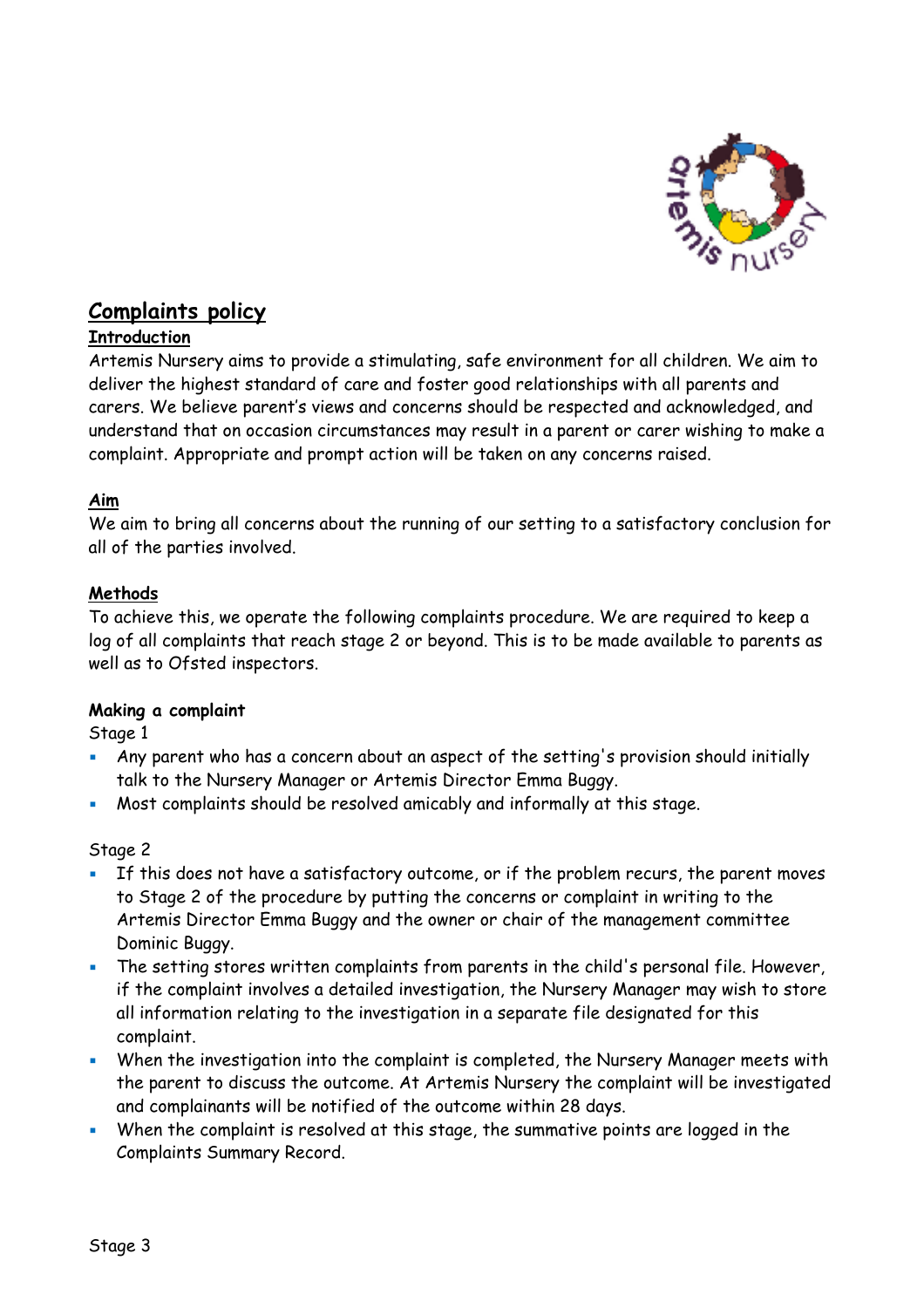- **EXT** If the parent is not satisfied with the outcome of the investigation, he or she should request a meeting with the Nursery Manager and the owner/chair of the management committee. The parent should have a friend or partner present if required and the Nursery Manager should have the support of the chairperson of the management committee present.
- An agreed written record of the discussion is made as well as any decision or action to take as a result. All of the parties present at the meeting sign the record and receive a copy of it.
- This signed record signifies that the procedure has concluded. When the complaint is resolved at this stage, the summative points are logged in the Complaints Summary Record.

# Stage 4

- **EXTE 15 If at the Stage 3 meeting the parent and setting cannot reach agreement, an external** mediator is invited to help to settle the complaint. This person should be acceptable to both parties, listen to both sides and offer advice. A mediator has no legal powers but can help to define the problem, review the action so far and suggest further ways in which it might be resolved.
- The mediator keeps all discussion confidential. S/he can hold separate meetings with the setting personnel (Nursery Manager and owner/chair of the management committee) and the parent, if this is decided to be helpful. The mediator keeps an agreed written record of any meetings that are held and of any advice s/he gives.

# Stage 5

- **When the mediator has concluded her/his investigations, a final meeting between the** parent, the Nursery Manager and the owner/chair of the management committee is held. The purpose of this meeting is to reach a decision on the action to be taken to deal with the complaint. The mediator's advice is used to reach this conclusion. The mediator is present at the meeting if all parties think this will help a decision to be reached.
- **EXECT** A record of this meeting, including the decision on the action to be taken, is made. Everyone present at the meeting signs the record and receives a copy of it. This signed record signifies that the procedure has concluded.

# The role of the Office for Standards in Education, Early Years Directorate (Ofsted)

- Parents may approach Ofsted directly at any stage of this complaints procedure.
- The address and telephone number of our Ofsted regional centre are:

Ofsted Piccadilly Gate Store Street Manchester M1 2WD 03001231231

## Records

- A record of complaints against Artemis Nursery and/or the children and/or the adults working in our setting is kept, including the date, the circumstances of the complaint and how the complaint was managed.
- The outcome of all complaints is recorded in the Complaints Summary Record which is available for parents and Ofsted inspectors on request.